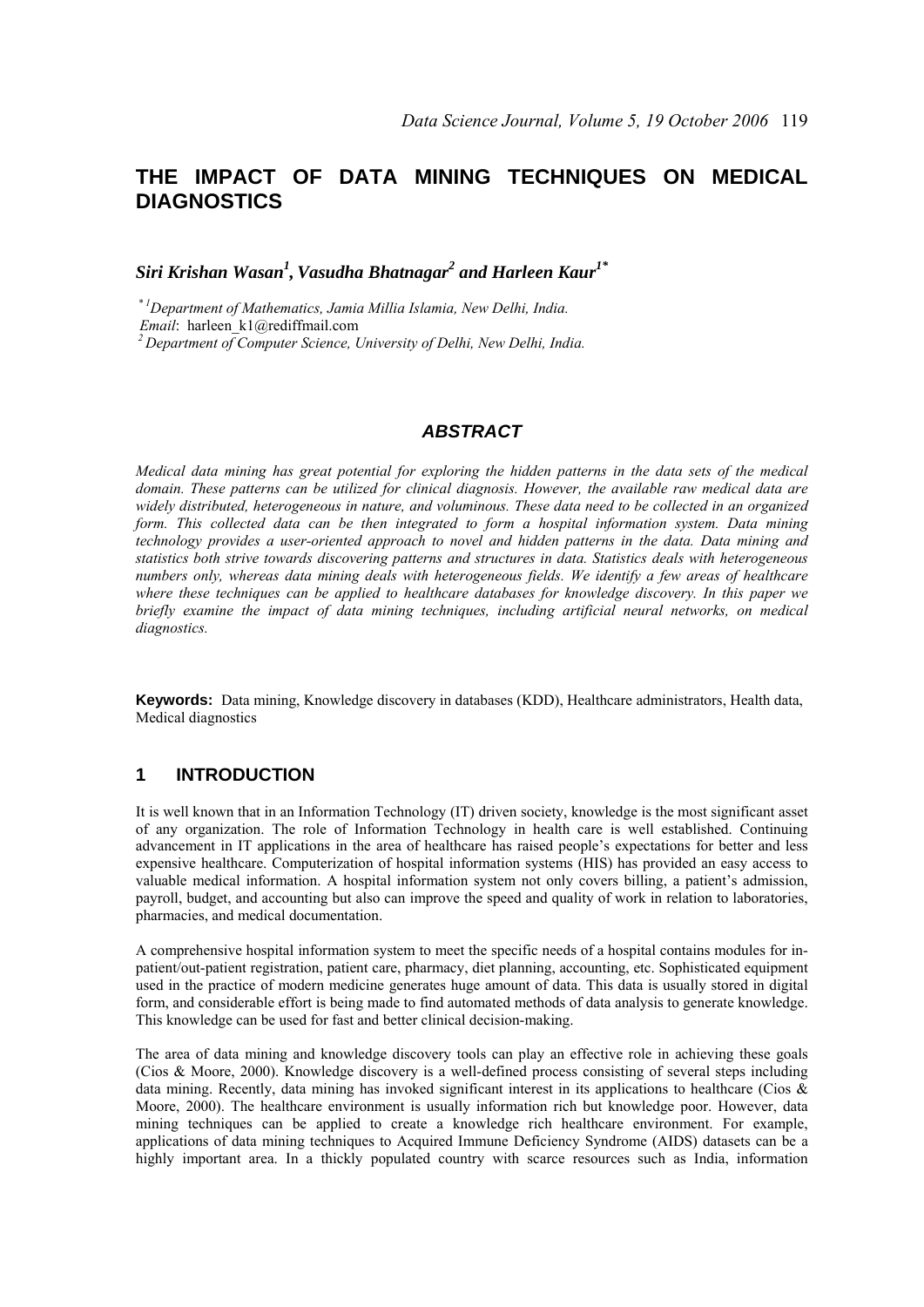dissemination and knowledge discovery from large databases seem to be the only solution to check the spread of AIDS.

In view of the large amount of medical data being generated, there is growing pressure for improved methods of data analysis and knowledge discovery using appropriate data mining techniques. A proper medical database created with intention mining can provide a useful resource for data mining and knowledge discovery. The terms knowledge discovery in databases (KDD) and data mining are used interchangeably. KDD is the process of finding useful information, and data mining is the process for extracting knowledge (information and patterns) derived by the KDD process using algorithms etc.

# **2 CHARACTERISTICS OF MEDICAL DATA**

Many packages have been developed for hospital information systems, and some hospitals have developed their own systems. There are several necessary application areas for a specific hospital information system. Medical data include data about a patient's history, laboratory reports, in-patient data, out-patient data, nursing staff information, specialists' information, other employees' records, surgery schedule, pharmacy information, billing, budget, etc.

The traditional paper medical record is not only cumbersome but hides much important medical information. However, computerized medical records, containing information about a patient's history, physical examination details, and laboratory findings are more legible and can be made available at several points in the hospital. Computerization of medical records requires some departure from the usual record keeping approach. Moreover, the coding schemes need to be more flexible to allow different doctors to record patient information with different levels of specificity.

Standard unified coding schemes may not work in a medical information system. In general, a system may include the following application areas:

- Outpatient registration
- Emergency records
- Inpatient reservation/ registration
- Patient history
- Patient care
- Pharmacy
- Laboratory reports
- Consultants details
- Employees data
- Account data
- Billing

Medical data are different from data in other databases. Medical data are heterogeneous and involve text and images to a great extent. For example, MRI, ECG or EEG, and cardiac SPECT generate huge amounts of heterogeneous medical data. Knowledge discovery from this data can greatly benefit mankind in the form of improved diagnostic techniques.

Medical data are characterized by their heterogeneity with respect to data type. These data may be noisy with erroneous or missing values. The records of millions of patients can be stored and computerized. However, there are other important issues such as ownership and privacy related to these records. For example, cancer epidemiology is an important area of medical science where anatomic pathology reports can generate huge amount of data to be mined for epidemiologic distribution of cancer (Cios & Moore, 2000). A pathology report is a written medical document which describes the analysis of specimens by the pathologist. These specimens are sent to the laboratory which stores the information. Questions exist about the ownership of the data – are they the property of the patient, the laboratory, or the pathologist?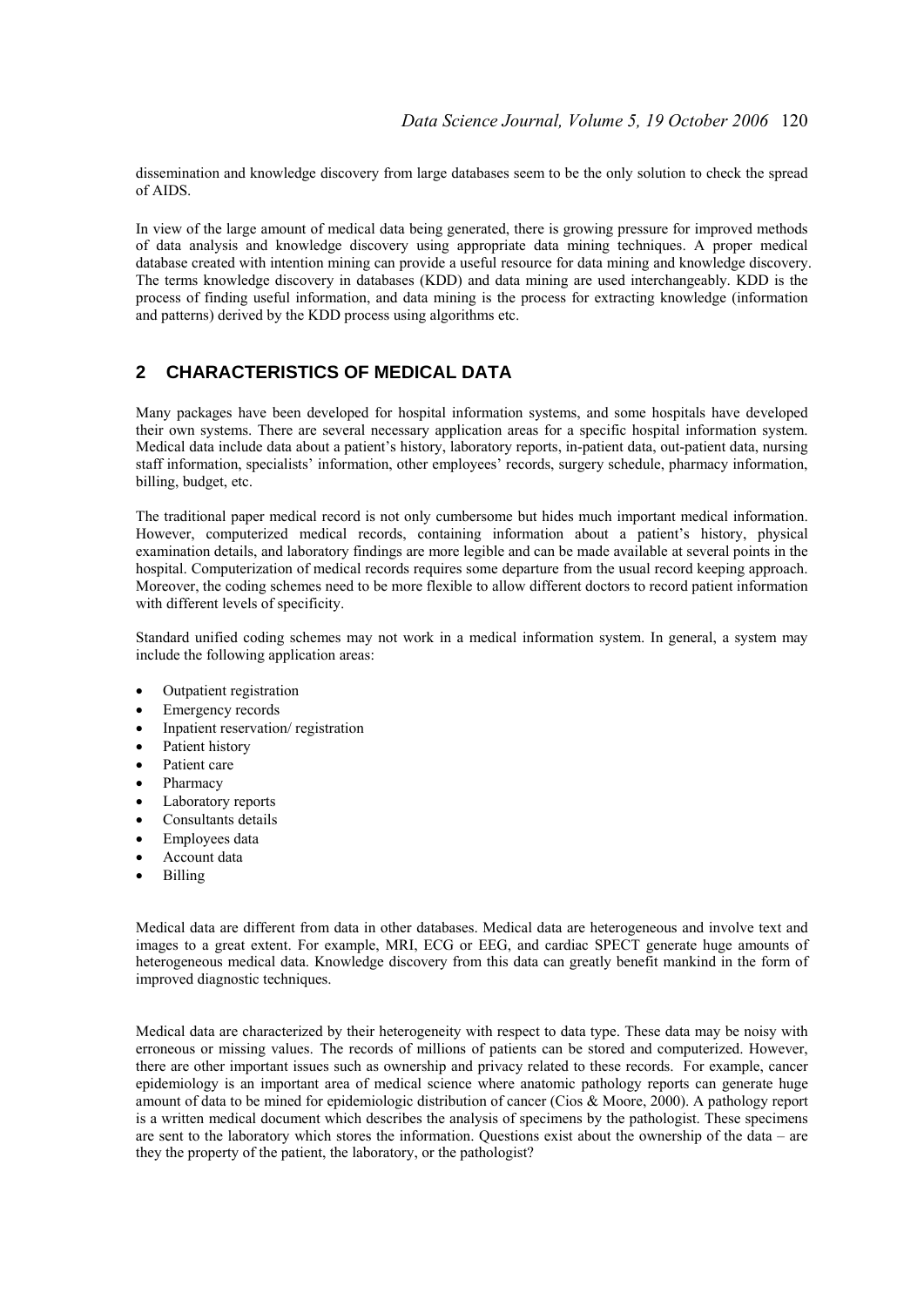There is a need to develop methods for mining different types of these data including X-ray, MRI images, electrocardiogram ECG signals, and cholesterol level. The medical history of a patient is an important factor in determining the nature of treatment for the patient. We may consider the medical records with respect to a particular disease D as points in multidimensional data space that is:

$$
D = \{ (v_1, v_2, ..., v_n) | v_i \in D_i \}
$$

where  $D_i$  are domain values of various attributes  $A_i$  of the disease D. We may introduce the concept of distance between records in dataspace. For example, if records are taken as binary n-tuples (i.e. attributes take values 0 and 1), then the distance can be taken as the Hamming distance defined as follows:

are two medical records, where  $x_1, x_2, x_3, \ldots, x_n$  and  $y_1, y_2, y_3, \ldots, y_n$  are attributes (features) of two patients *u* and −

*v* respectively, then the distance between *u* and *v* is defined as  $d(u, v)$  = number of places where *u* and − − − − − −

*v* differ. −

It is easy to check that:

If 
$$
u = (x_1, x_2, x_3 ... x_n)
$$
 and  $v = (y_1, y_2, y_3 ... y_n)$ 

(i)  $d(u, v) \ge 0$  and = 0 if  $u = v$ 

(ii) 
$$
d(u, v) = d(v, u)
$$

(iii) 
$$
d(u, v) \leq d(v, w) + d(w, v)
$$

We may use coding techniques to encode data sets into a codeword by adding parity bits to ensure the correctness of the data. The distances between data points can also be defined as Cartesian distances. Once medical records are represented as points in a multidimensional data space, we can identify clusters by visual inspection, which can help in making predictions. Visualization techniques are useful methods for discovering patterns. For example, heart patients may have interesting patterns with respect to levels of blood sugar. Once interesting subsets are obtained, we may use other data mining techniques to discover further knowledge.

Raza Abidi (2001) has emphasized the involvement of knowledge management in the healthcare enterprise. Abidi contends that the operational efficiency of a healthcare enterprise can be increased by using empirical knowledge to drive a suite of packaged strategic healthcare decision support services (SHDS) derived from healthcare data and health enterprise knowledge bases. Specific types of SHDS include analysis of trends of admissions, treatments patterns, forecasting new diseases to evolve appropriate preventive measures, and forecasting complications during treatments.

### **3 DATA MINING TECHNIQUES IN MEDICAL DATABASES**

The large growth of medical databases in advanced countries has motivated medical researchers to use data mining for knowledge discovery from these databases. As the volume of stored data increases, data mining techniques assume an important role in finding patterns and extracting knowledge to provide better patient care and effective diagnostic capabilities. Data mining techniques can help answer several critical questions, such as:

- Given the records of dialysis patients, what can be done to improve the treatment of these patients?
- Given the historical patient records on cancer, should the treatment include chemotherapy alone, radiation alone, or both chemotherapy and radiation?
- Can human DNA databases be characterized as genetic coding models?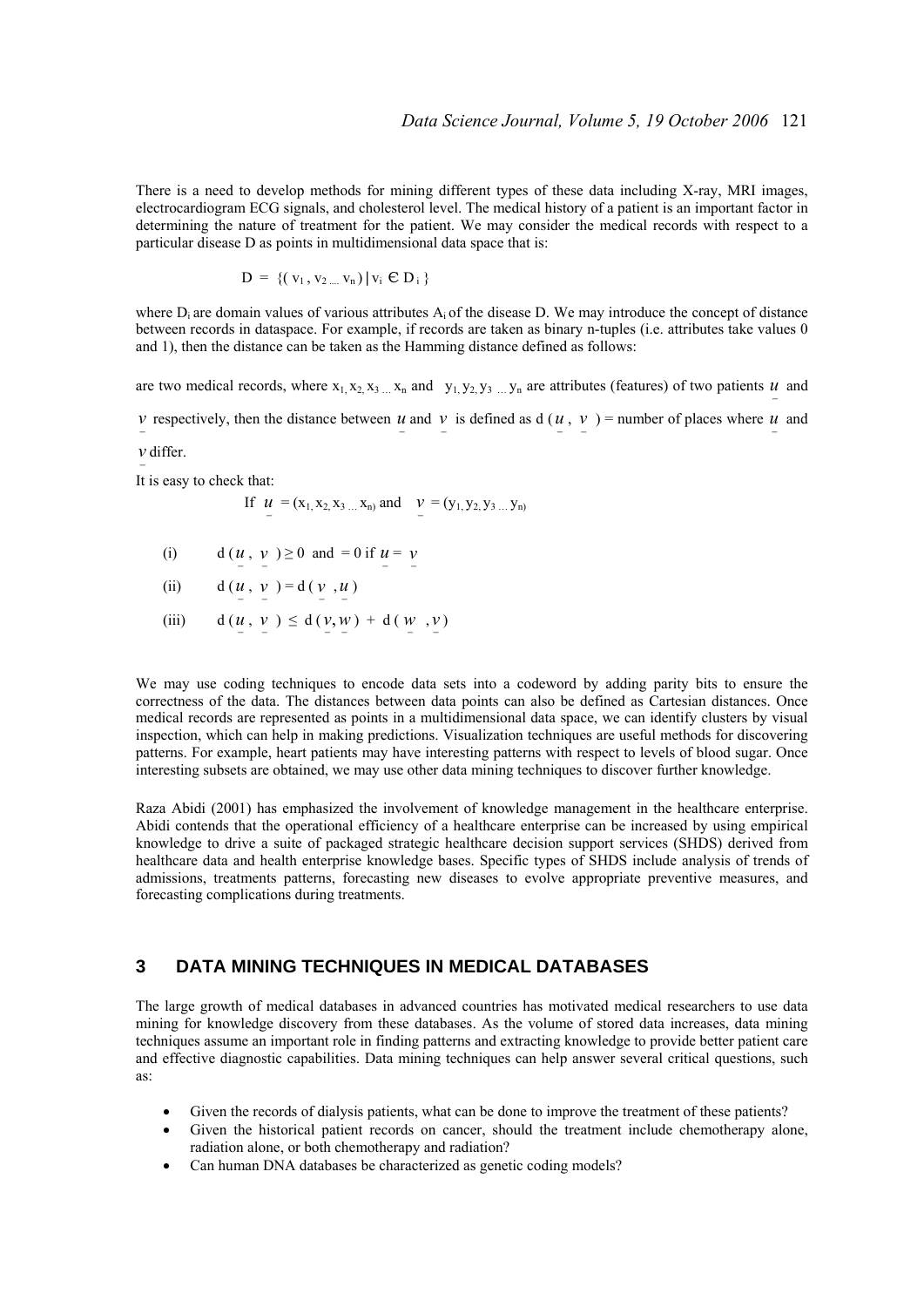Data mining provides automatic pattern recognition and attempts to uncover patterns in data that are difficult to detect with traditional statistical methods. Without data mining, it is difficult to realize the full potential of data collected within an organization, as the data is massive, highly dimensional, distributed, and uncertain. In many medical diagnostics, data mining techniques can be used for knowledge discovery. Potential uses of data mining techniques, including artificial neural networks for medical diagnostics, have been effectively demonstrated by (Scales & Embrechts, 2002) and (Kraft, Desouza, & Androwich, 2003).

Data mining is not a single technique. It relates to the idea that there is more knowledge hidden in the data than what they show. Data mining techniques form a group of heterogeneous tools and techniques and are used for different purposes. These techniques and methods are based on statistical techniques, visualization, machine learning, etc. In the first instance, we can apply simple Structured Query Language (SQL) to a dataset to obtain much information but not the hidden knowledge. One can start with some simple statistical techniques such as averages. For example,

- What is the average age of persons suffering from diabetes?
- What is the average age of persons suffering from heart disease?
- What is the average period of survival after angioplasty/ heart operation/ cancer treatment?
- What is the average age of persons admitted to a hospital suffering from a heart problem / cancer/ diabetes?
- What is the average hemoglobin of women of a particular community?

It is interesting to see how these averages change when we focus on different diseases or when we focus only on males or only on females or persons belonging to a particular area or particular regions. Statistics provide a strong fundamental background for quantification and evaluation of results. However, algorithms based on statistics need to be modified and scaled before they are applied to data mining.

Data mining involves using different algorithms to accomplish different tasks. Basically, the algorithms try to fit a model closest to the characteristics of data under consideration. Models can be predictive or descriptive. Predictive models are used to make predictions, for example, to make a diagnosis of a particular disease. A patient may be subjected to particular treatment not because of his own history but because of results of treatment of other patients with similar symptoms. Descriptive models are used to identify patterns in data. Classification, regression, and time series analysis are some of the tasks of predictive modeling, whereas clustering, association rules, and visualization are some are the tasks of descriptive modeling. We briefly describe some of the basic data mining tasks:

**Classification** maps or classifies a data item into one of several predefined classes. A set of classification rules is generated from the classification model, based on the features of the data in the training set, which can be used to classify future data and develop a better understanding of each class in the database. For example, classification rules about diseases can be extracted from known cases and used for diagnosis of new patients based on their symptoms.

This is the most important data mining technique, and medical diagnosis is an important application of classification. We may classify patients with heart problems on the basis of various types of heart diseases. Some knowledge of data under consideration is assumed before applying the classification technique.

Suppose D is a database of patients. We may regard D as set of tuples  $(x_1, x_2, ..., x_n)$  where  $x_1, x_2, ..., x_n$  are values of attributes  $A_1, A_2$  … A<sub>n</sub> relevant to a particular disease. We may define various classes C= {C<sub>1</sub>, C2 c<sub>n</sub>} of patients depending on severity of disease or particular classification type of the disease. The classification problem is basically to define a function;  $f = D \rightarrow C$  where each  $t_i \in D$  is mapped to  $f(t_i)$  belonging to some C<sub>i</sub>.

**Regression** is a method to map target data using some known type of function. It deals with estimation of an output value based on input values.

**Time series analysis** is the value of an attribute examined over a time period usually at evenly spaced time intervals. For example, depending upon the conditions of a patient, values of certain attributes may be obtained on a daily or hourly basis. This may be used to predict future values or to determine similarity between different time intervals.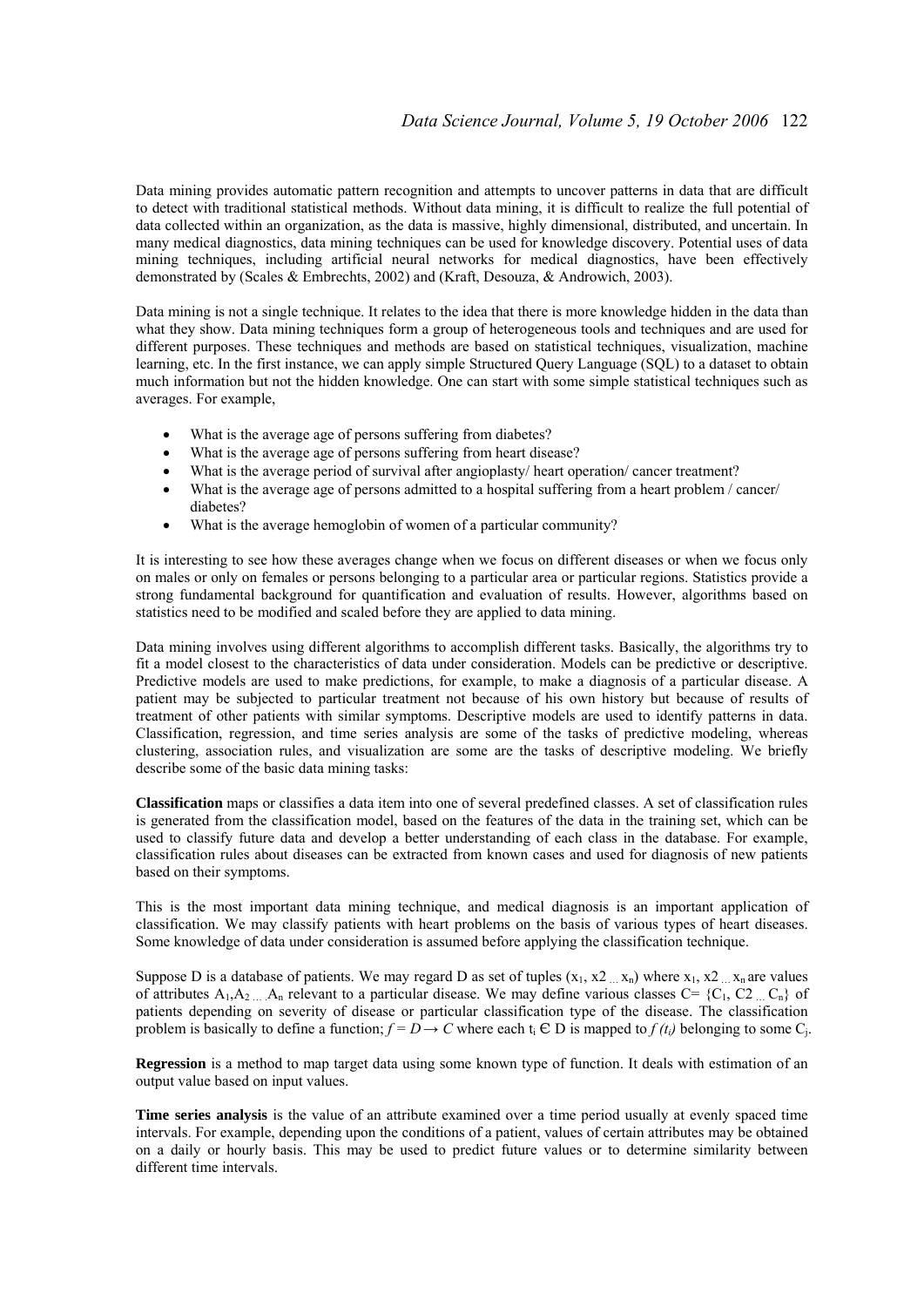**Predictive data modeling** is an important data mining task to determine future data states on the basis of past and current values. Predictions may be made on the basis of regression, time series analysis, or some other approaches.

**Visualization techniques** are useful methods of discovering patterns in a medical data set. Scatter diagrams in a Cartesian plane of two interesting medical attributes can be used to identify interesting subsets of medical data sets. For example, for heart patients interesting subsets can be found with respect to blood sugar (fasting). Once interesting subsets are obtained, we may use other data mining techniques on these subsets to discover further knowledge.

An association rule is the discovery of associations among objects. An association rule is in the form of "A<sub>1</sub> ^  $A_2 ...^A A_i \Rightarrow B_1^A \quad B_2^A ...^A \quad B_i^B$  which means objects  $B_1 \stackrel{\sim}{\sim} B_2 \stackrel{\sim}{\sim} ...^A \quad B_i \ (B_1 \text{ and } B_2 \dots \text{ and } B_i)$  tend to appear with objects  $A_1 \wedge A_2 ... \wedge A_i$  ( $A_1$  and  $A_2 ...$  and  $A_i$ ) in the target data. For example, one may discover that a set of symptoms often occur together with another set of symptoms.

**Clustering** is the identification of classes or clusters for a set of unclassified objects based on their attributes. It is a knowledge discovery process to find groups of interrelated cases and the statistical behaviors that make them adhere into groups. Once the clusters are decided, the objects are labeled with their corresponding clusters, and common features of the objects in a cluster are summarized to form the class description. For example, a set of new diseases can be grouped into several categories based on the similarities in their symptoms, and the common symptoms of the diseases in a category can be used to describe that group of diseases.

#### **4 ARTIFICIAL NEURAL NETWORK – A DIAGNOSTIC TOOL**

**Neural Networks** are analytical techniques modeled after the (hypothesized) process of learning in the cognitive system and the neurological functions of the brain. They are capable of predicting new observations from other observations after executing a process called learning from existing data. Neural networks or artificial neural networks (ANN) are also called connectionist systems, parallel distributed systems, or adaptive systems because they are composed of a series of interconnected processing elements that operate in parallel. A neural network can be defined as a computational system consisting of a set of highly interconnected processing elements, called neurons, which process information as a response to external stimuli. Stimuli are transmitted from one processing element to another via synapses or interconnection, which can be excitatory or inhibitory. Neural networks are good for clustering, sequencing, and predicting patterns.

 Neural Networks are one of many data mining analytical tools that can be utilized to make predictions about key healthcare indicators such as cost or facility utilization. Neural networks are known to produce highly accurate results in practical applications. Scales & Embrechts (2002) have used artificial neural networks and fuzzy logic to build a model for heart disease prediction. After performing the usual data cleaning and data separation, they applied principal component analysis (PCA) and extracted features that serve as the best regression predictors (Scales & Embrechts, 2002). Further, they employed partial least square regression (PLS) to discover additional prediction features as shown in Figure 1. Scales and Embrechts found that a non-linear feature selection method such as ANN serves as a better predictor for heart disease. In the preliminary stage of knowledge discovery, they utilized linear data mining techniques. These techniques provided initiation points for artificial neural networks and fuzzy logic analysis as shown in Figure 1. They used several techniques to facilitate the creation of a heart disease diagnostic system. Using cardiovascular disease datasets from the University of California Irvine (UCI) Data Repository, they divided heart disease into five classes though their method can be applied to any serious disease D (Blake & Merz, 2001). For example, we may divide the various stages of the seriousness of the disease.

Using domain knowledge (expert knowledge), one can identify various attributes  $x_i$  significant for a particular disease D. Then through preliminary discovery by statistical methods and capturing knowledge from experts, one can assign initial connection weights  $w_i$  to the variables  $x_i$  respectively. A typical neural network may have several hidden layers, and each layer can have several neurons. We may choose attributes (features) in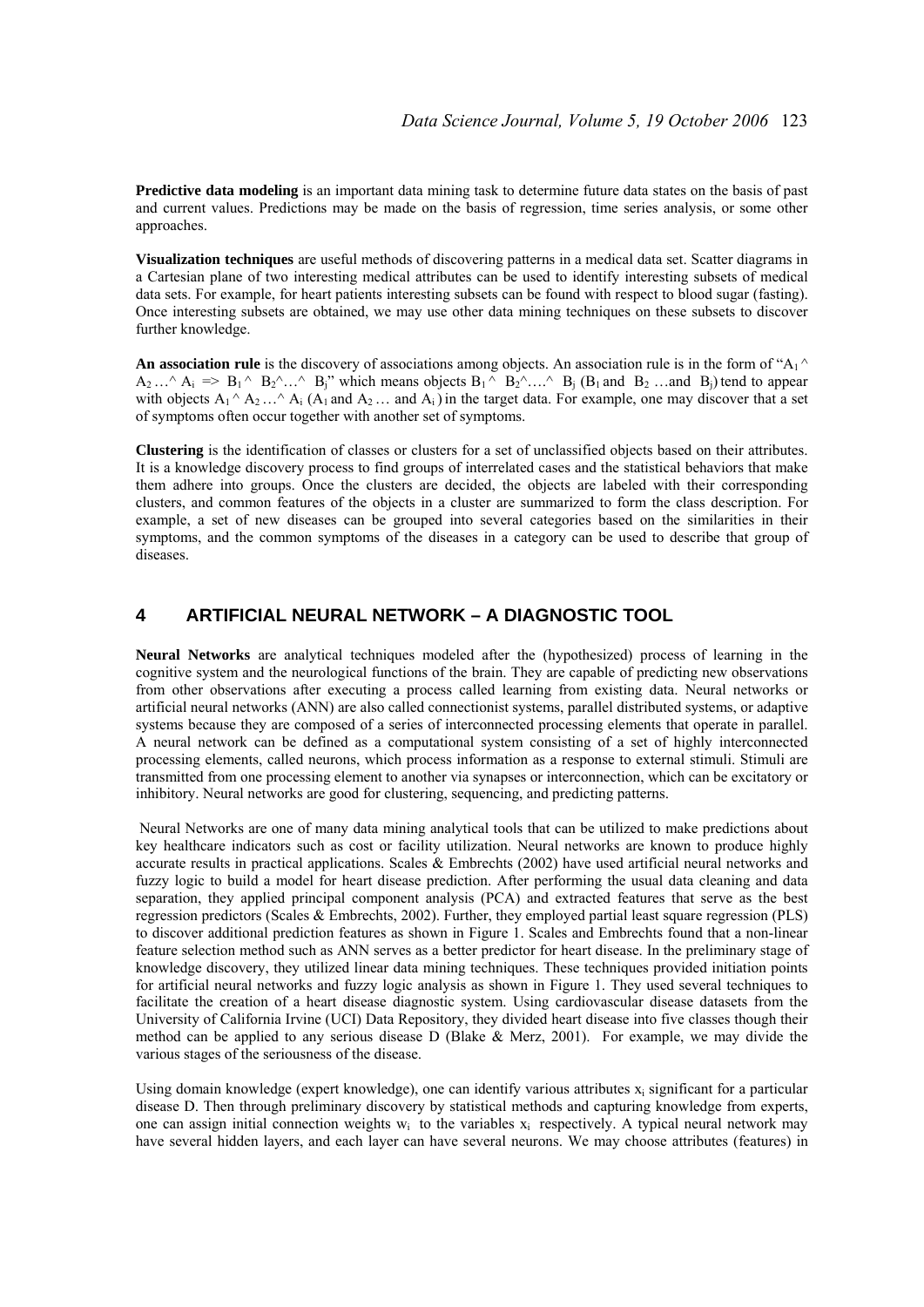such a way that layers are connected using a feed forward network, i.e. connections travel in one direction throughout the ANN. (Figure 2)



**Figure 1.** Neural networks with outcome predictions

As the ANN is a machine learning algorithm, the system can learn new knowledge by adjusting connection weights. The neural network architecture and algorithm characteristics determine learning ability. With the adjustment of connection weights between layers, we can achieve better performance. Using data mining techniques such as neural networks, we can transform domain knowledge to create a predictive model.



**Figure 2.** Showing the neurons and its functions

Artificial neural networks provide a powerful tool to help doctors analyze, model, and make sense of complex clinical data across a broad range of medical applications. In medicine, neural networks have been used to analyze blood and urine samples, track glucose levels in diabetics, determine ion levels in body fluids, and detect pathological conditions such as tuberculosis (Lundin, 1998). Neural networks have been successfully applied to various areas of medicine, such as diagnostic aides, medicine, biochemical analysis, image analysis, and drug development**.** They are used in the analysis of medical images from a variety of imaging modalities. Applications in this area include tumor detection in ultra-sonograms, detection and classification of microcalcifications in mammograms, classification of chest x-rays, and tissue and vessel classification in magnetic resonance images (MRI). At the Pacific Northwest National Laboratory [http://www.emsl.pnl.gov:2080/proj/neuron/neural/neural.homepage.html], neural networks are being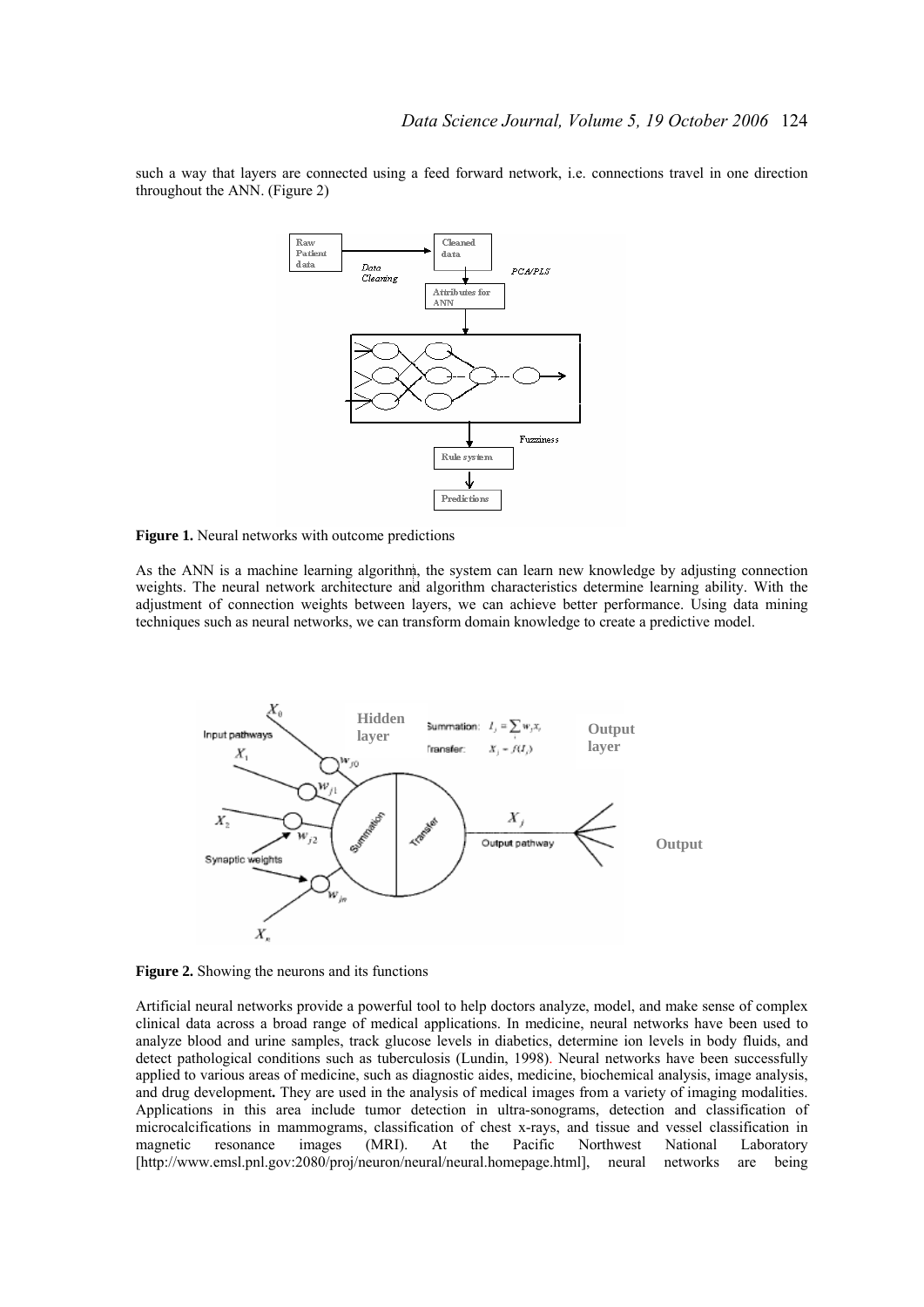developed to examine thallium scintigram images of the heart and identify the existence of infarctions (Itchhaporia et al., 1996). Another project at Pacific Northwest National Laboratory used neural network technology to aid in the visualization of three-dimensional ultrasonic images (Miller, 1993). The National Institutes of Health has used artificial neural networks as tools in the development of drugs for treating cancer and AIDS (Miller, Blott, & Hames, 1992). Neural networks are also used in the process of modeling biomolecules. Neural networks may be used in diagnosing ailments such as heart murmur, coronary artery disease, lung disease, and epilepsy.

Neural networks have been applied within the medical domain for clinical diagnosis, image analysis and interpretation (Miller, Blott & Hames, 1992; Miller, 1993), signal analysis and interpretation, and drug development (Weinstein & Kohn, 1992). Neural networks can be used to extract rules from a disease classification. From the rules system so discovered, we can predict if someone will have a particular stage of a particular disease D.

# **5 SUMMARY**

Many legal issues are associated with any use of medical databases, but with proper permission of appropriate authority and adequate care with respect to the confidentially of patient data, we may discover significant useful knowledge. Clinical data when collected contains many errors and therefore needs to be standardized and checked for accuracy and reliability. Computers are no doubt faster than humans in performing mathematical calculations, but human brains can perform many complex tasks such as image and speech recognition in a better way. For example, the artificial neural network, an important data mining technique, attempts to capture, to some extent, this aspect of brainpower in computer models.

Medical records are highly sensitive and contain a large amount of personal information. No doubt, traditional record keeping methods are also vulnerable regarding privacy and security, but remote access to a patient's data raises further risks of unauthorized entry into the data system. Thus employees connected with computerized data management system should be subjected to careful screening before employment. The creation of a proper audit trail by the database administrator will act as a deterrent to the misuse of medical information.

# **6 ACKNOWLEDGEMENT**

We are grateful to Dr. Mrs. Manju Kanga, Associate Specialist, Wycompe Hospital, London, U.K. for her suggestions and valuable discussions.

# **7 REFERENCES**

Cios, K. J., & Moore, G. W. (2000) Medical Data Mining and Knowledge Discovery: An Overview. In Cios K. J., *Medical Data Mining and Knowledge Discovery.* Heidelberg: Physica–Verlag.

Scales, R., & Embrechts, M. (2002) Computational Intelligence Techniques for Medical Diagnostics*.*  Proceedings of Walter Lincoln Hawkins, Graduate Research Conference 2002 from the World Wide Web: http://www.cs.rpi.edu/~bivenj/MRC/proceedings/papers/researchpaper.pdf

Blake, C., & Merz, C.J. (2001) UCI Repository of Machine Learning Databases. [Machine-readable data repository]. University of California, Department of Information and Computer Information and Computer Science, Irvine, C.A. [Available fromhttp://www.ics.uci.edu/~mlearn/MLRepository.html]

Lundin, J. (1998) Artificial Neural Networks in outcome prediction. *Anns Chir Gynaecol* 87, 128-130.

Itchhaporia, D., Snow P.B., Almassy, R. J., & Oetgen, W. J. (1996) Artificial Neural Networks: current status in cardiovascular medicine. *J Am Coll Cardiol.* Aug, 28(2), 515-521.